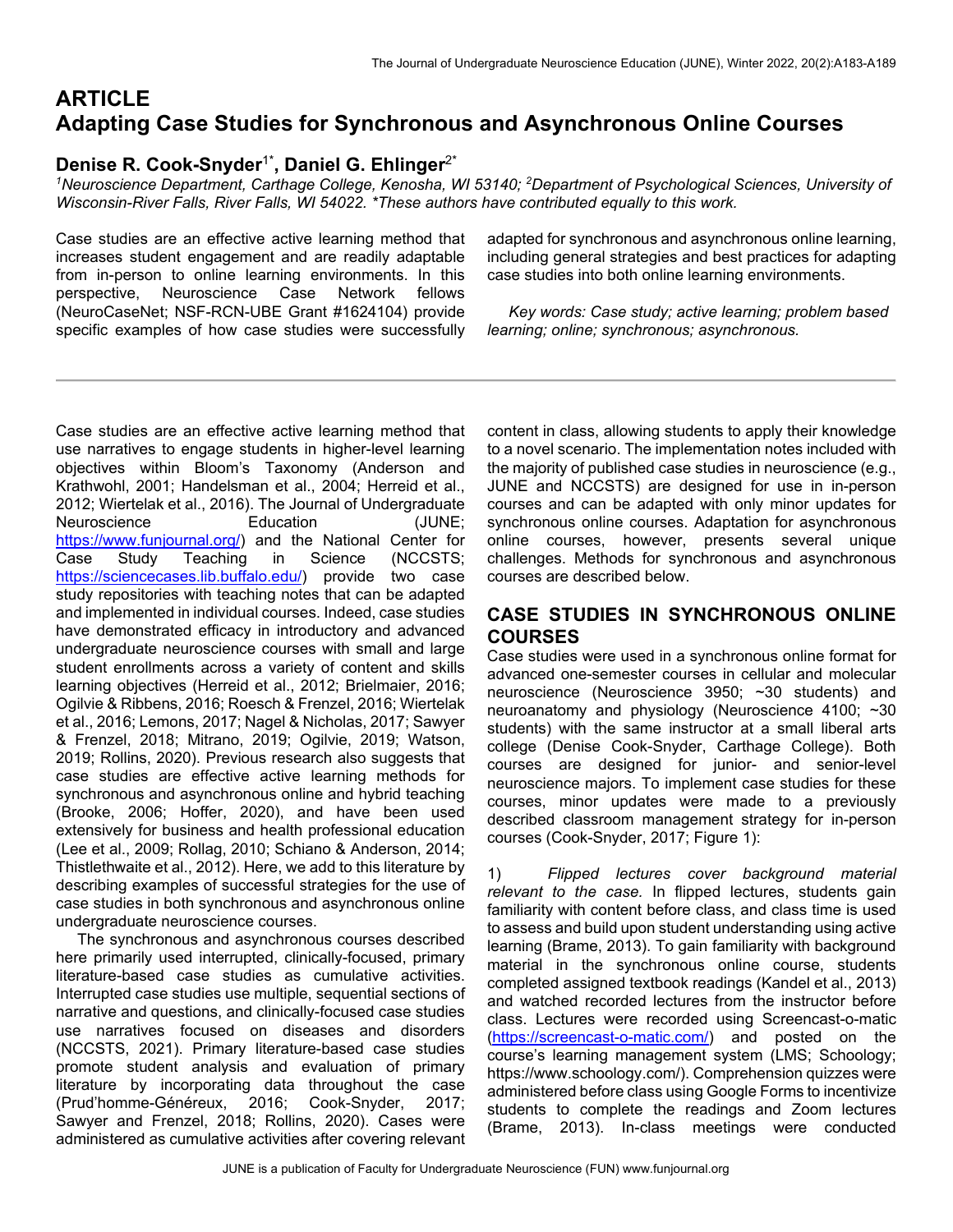

*Figure 1.* Comparison of case study implementation strategy for in-person versus synchronous online courses.

over (https://zoom.us/) during one to two 65 minute class periods per week. Students received instruction in using Zoom at the beginning of the course, including joining a Zoom class, providing verbal and non-verbal feedback to the instructor, and joining breakout rooms to work with peers. Inclass active learning included peer instruction in Zoom breakout rooms to discuss and expand on course content (Mazur, 2009;). These methods for student preparedness before class and active learning in class follow the key elements of the flipped classroom (Brame, 2013), which have demonstrated efficacy for synchronous online courses (McLaughlin et al., 2013; Carrick et al., 2017; Tang et al., 2020). These methods are also a minor update from inperson classroom management for case studies, which also used before-class readings and quizzes, and in-class active learning, but where lectures were delivered live during class time (Cook-Snyder, 2017).

2) *An electronic copy of the case is posted on the course LMS.* In the synchronous online course, cases were used as cumulative activities after covering background material in class. Cases were posted approximately one week before their due date, but LMS analytics suggest that most students downloaded the case 48 hours or less before the due date. Cases were adapted from published cases (Bolognese et al., 2005; DeMarco et al., 2005; Timson &

Zimmerman, 2006; Madern et al., 2012; Millas et al., 2014; Brielmaier, 2016; Ogilvie & Ribbens, 2016; Roesch & Frenzel, 2016; Sawyer & Frenzel, 2018), or written by the instructor following a framework for converting primary articles into cases (Prud'homme-Généreux, 2016; Cook-Snyder, 2017). Briefly, this framework adds narrative to the typical structure of a primary research article (Introduction, Materials and Methods, etc). The use of narrative engages students in analysis and evaluation of primary literature data. The same cases and methods were used in the inperson courses.

3) *Students complete short answer questions embedded in the case.* In the synchronous online course, students completed the case's questions and submitted their answers to the course LMS before class started. The same methods were used in the in-person courses.

4) *Students discuss and edit their answers in small groups in class.* In the synchronous online course, students were provided 10-15 minutes per case section to discuss their answers in randomly assigned Zoom breakout rooms of 3-4 students. Breakout rooms can help re-establish inclass norms for online learning, like participating in smallgroup discussion, which has been shown to promote equitable participation in synchronous online courses (Reinholz et al., 2020). These methods mirror the discussion methods used in the in-person course, where students were provided 5-10 minutes per case section to discuss their answers in self-selected groups of 3-4 students.

5) *Students share their answers with the full class and the instructor facilitates discussion.* While in their breakout rooms in the synchronous online course, student groups were assigned to answer case study questions in a Google Doc shared with the whole class and visible on the instructor's shared screen in Zoom. Google Docs allowed for collaborative note taking and group work, which are strategies to increase student engagement and participation in whole-class discussion in online and hybrid learning (Bruff, 2020; Reinholz et al. 2020; Zhu et al., 2020). The instructor could also monitor student progress in real time, and join breakout rooms if students needed additional help. This is an update from in-person methods, where the instructor asked for volunteers to report their group's answers, and the instructor recorded these answers on the whiteboard at the front of the class. In both synchronous online and in-person courses, whole-class discussion emphasized that there can be multiple "correct" answers, and the best answers are accurate and well-supported by the case study itself, previous course content, and/or additional primary literature as needed. Students were expected to edit their own original answers based on class discussion. This provided students with immediate feedback on the instructor's expectations of "correct" answers, while allowing for student reflection on improving their answers. This discussion structure also reinforced core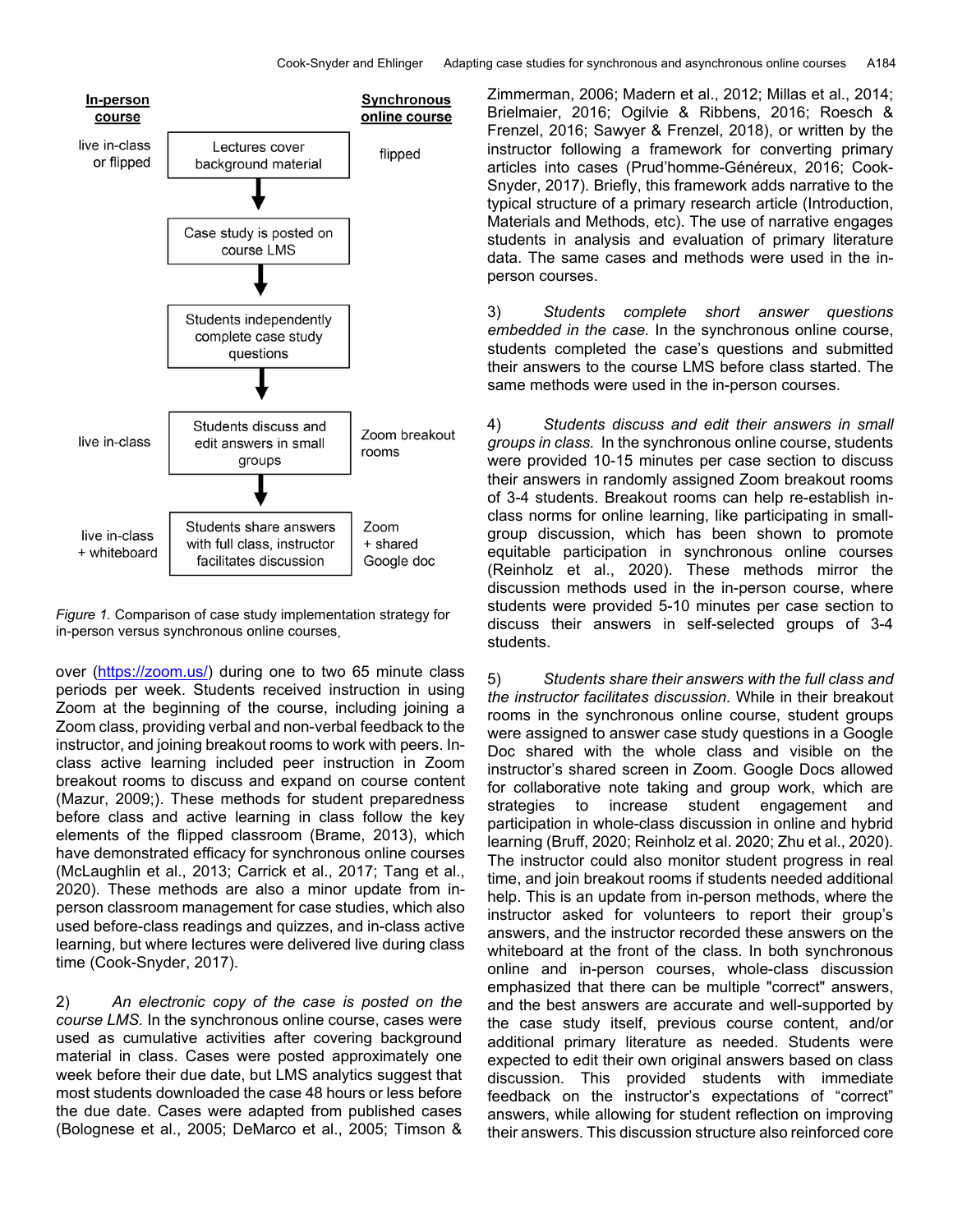

*Figure 2.* Comparison of case study implementation strategy for in-person versus asynchronous online courses.

competencies of independent/self-motivated learning and scientific communication (Kerchner et al., 2012).

 Cases were completed in one to two 65-minute class periods per week, and students re-submitted their edited answers to the course LMS after class for pass/fail grading for completion.

 Taken together, this classroom management strategy demonstrates that only minor updates were needed to convert in-person case studies to synchronous online courses. Given the efficacy of case studies for online active learning (Brooke, 2006; Hoffer, 2020), we encourage instructors to further modify these methods to use case studies in their own online classroom.

### **CASE STUDIES IN ASYNCHRONOUS ONLINE COURSES**

The implementation strategy outlined here (Figure 2) has been used to successfully adapt both published and novel case studies for an asynchronous online course structure in both majors and non-majors section of introductory neuroscience (NSCI 111; 20 mostly freshman/sophomore students in each section), as well as upper level courses of Sensation and Perception (PSYC 350; 35 junior/senior students) and Neurodevelopment (NSCI 358; 35 junior/senior students) with the same instructor at a small public regional university (Daniel Ehlinger, University of Wisconsin-River Falls). These courses contained a relatively even split of psychology and neuroscience majors.

1) *Flipped lectures and class activities cover background material relevant to the case.* Delivery of background material involved completing readings of assigned textbook chapters and watching lecture material recorded using Voicethread (https://voicethread.com) that are posted to the course LMS (Canvas; https://instructure.com/canvas). Voicethread allows for asynchronous peer and instructor interactions with recorded lecture content and is an ideal tool for delivery of lecture content in an asynchronous online course. A significant amount of background material is delivered through active learning activities, including online lab assignments and problem-based learning activities (including case studies). Specifically, on a given week of course content students are often asked to breakdown primary research figures/data, reflect on additional video sources, and compare/contrast primary research with popular news reporting. Offering a variety of classroom activities such as these, with both lower and higher cognitive demand, follows evidence based best practices for asynchronous online courses (Dunlap et al, 2007; Dykman & Davis, 2008). These methods are a minor update from in-person classroom management for case studies, and are consistent with flipped classroom course structures.

2) *The case is delivered in separate pages embedded within a module of the course LMS.* In the asynchronous online course, individual sections of the interrupted case narrative are embedded into separate pages contained within a case-study specific module on the LMS. Therefore, students read the case narrative independently rather than in small groups as typically occurs in an in-person classroom. At the end of each separate page of the case, students must complete a required activity utilizing a text submission box, and completion of the activity is required in order to gain access to the subsequent part of the case. The modularization of the case study and maintaining a logical, sequential organization of the case content is critical to learning in an asynchronous online format (Zsohar & Smith, 2008), and represents a major update from in-person classroom management for case studies. Required activities take two general forms: short answer questions and discussion board posts/replies.

3) *Students complete short answer questions.* In this asynchronous online course, questions contained within the published case implementation notes that assess lower levels of Bloom's taxonomy (e.g., remembering and understanding; Anderson & Krathwohl, 2001) were converted into short answer questions/reflection exercises that were answered independently. That is, questions that are geared towards remembering and understanding core course content that is delivered directly through the written case study narrative, or that requires students to compare the case study content back to previously presented class material, were answered independently rather than in small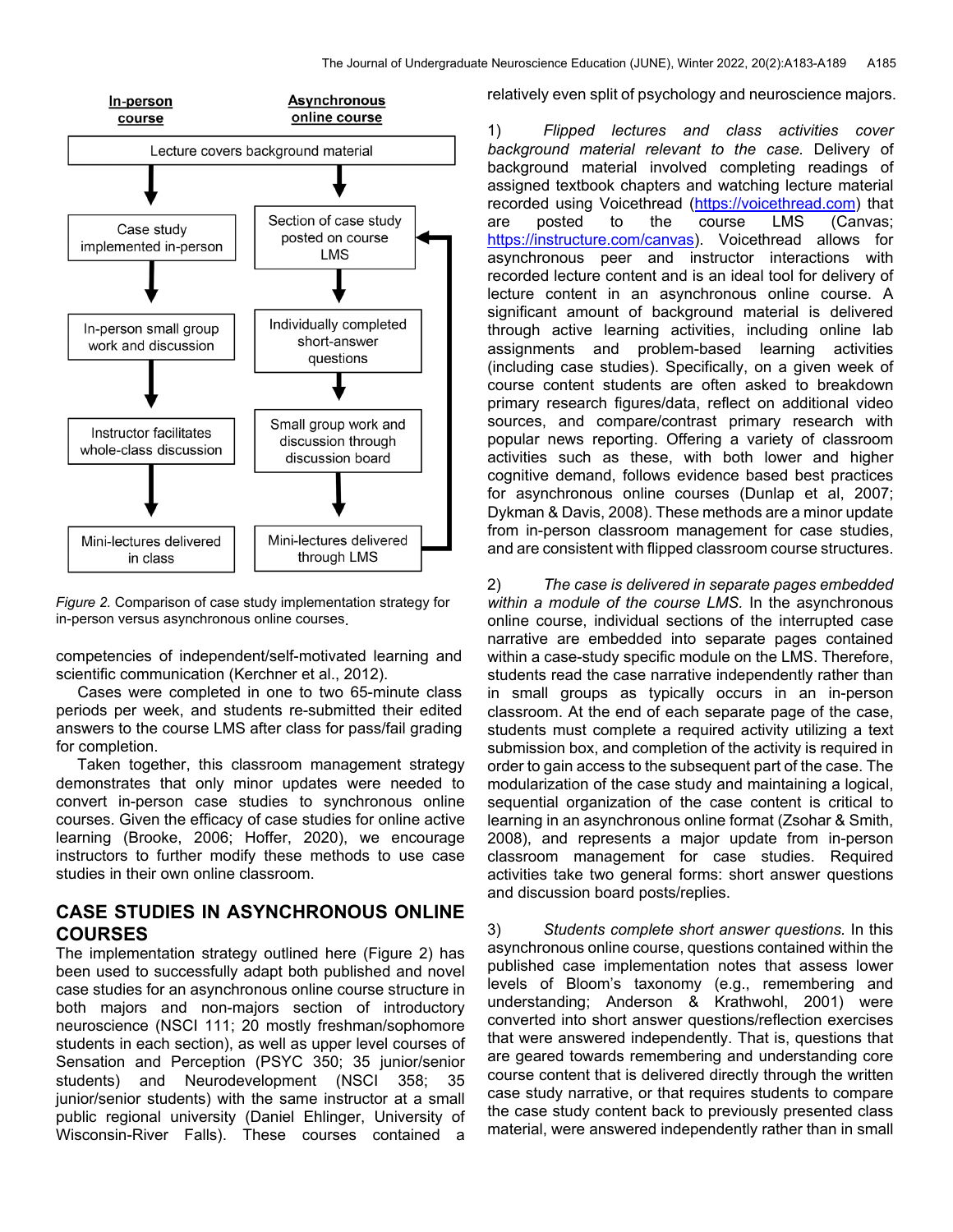

*Figure 3*. Several important issues to consider in synchronous versus asynchronous case study implementation.

groups, representing a major modification to in-person classroom management for case studies. Short answer questions were graded for completion using pass/fail grading.

4) *Students complete discussion board posts and replies.* In this asynchronous online course, questions contained within the published case implementation notes that assess higher levels of Bloom's taxonomy (e.g., applying, analyzing, evaluating, creating; Anderson & Krathwohl, 2001) were modified to create small group discussion boards of 8-10 students. Breaking large class sizes into smaller discussion groups of smaller size helps focus the discussion and ensures that back and forth dialogue takes place (Baker, 2011). Thompson et al (2016) suggest that the most effective discussion board prompts are well-structured and allow for open-ended responses such that students have an opportunity to openly engage with each other around the course content. Winning strategies for creating effective discussion prompts include directly attempting to evoke personal experiences, creating hypothetical scenarios for students to interact with, providing substantiated opinions on a topic, or creating new content that other students can assess or directly interact with (Thompson et al., 2016).

 In this course, discussion board posts and replies utilized a two-stage format. First, an initial discussion board post in response to the discussion prompt was due on a specific date and time. Students were graded with a rubric (provided to students ahead of time) that assessed minimum word count, whether the discussion post answered all questions or completed the required activity described in the discussion prompt, and whether the student made an explicit attempt to advance the discussion beyond their own post by asking follow-up questions or expressing a substantiated opinion for others to interact with. Following the initial discussion post, students were given 48 hours to make at least 3 replies within the discussion board. Replies could be made to either their peers' original post or to threaded replies made on their own original post. Students were again graded with a rubric (given to students ahead of time) that assessed a minimum word count, minimum number of required replies, and whether the student added a unique thought, opinion, question, or reference to prior course content or outside sources within their reply. In order to provide a consistent weekly schedule for students, weekly due dates for discussion posts and replies were maintained throughout the semester. The instructor periodically acknowledged critical points raised by students and contributed questions to further each discussion as needed. Maintaining instructor presence in asynchronous online courses is a major contributor to positive student performance and experiences (Fish & Wickersham, 2009). Again, this classroom discussion strategy represents a major modification to in-person classroom management for case studies.

5) *Mini-lectures are embedded throughout the case study to expand on key concepts and recap important class discussions.* Most published case studies provide basic content within the case narrative that the instructor would typically highlight, define, or expand upon when delivered in an in-person course. Further, the instructor typically highlights important small-group discussions for the entire class to experience. To meet specific learning objectives and create a whole-class community in an asynchronous online course, several modifications were made to the inperson classroom management strategy. First, relevant additional content was provided throughout the case by embedding short (5 to 10 minutes in length) lecture videos, written definitions, or outside resources. Second, the instructor created video recaps to highlight sticking points from independently submitted short answer questions and particularly relevant discussion board posts and replies. Video recaps were posted within 48 hours of the final case study activity. Students were also strongly encouraged to post questions related to the case study in the general classwide discussion board in the main navigation menu of the LMS.

#### **DISCUSSION**

There are many benefits to incorporating case studies into online learning. One frequent concern of online learning is the high cognitive load that is placed on students, and pedagogical techniques such as scaffolding the lesson material, priming the learner to exert effort when making sense of the material, and breaking the lesson into several user-paced parts may help reduce extraneous cognitive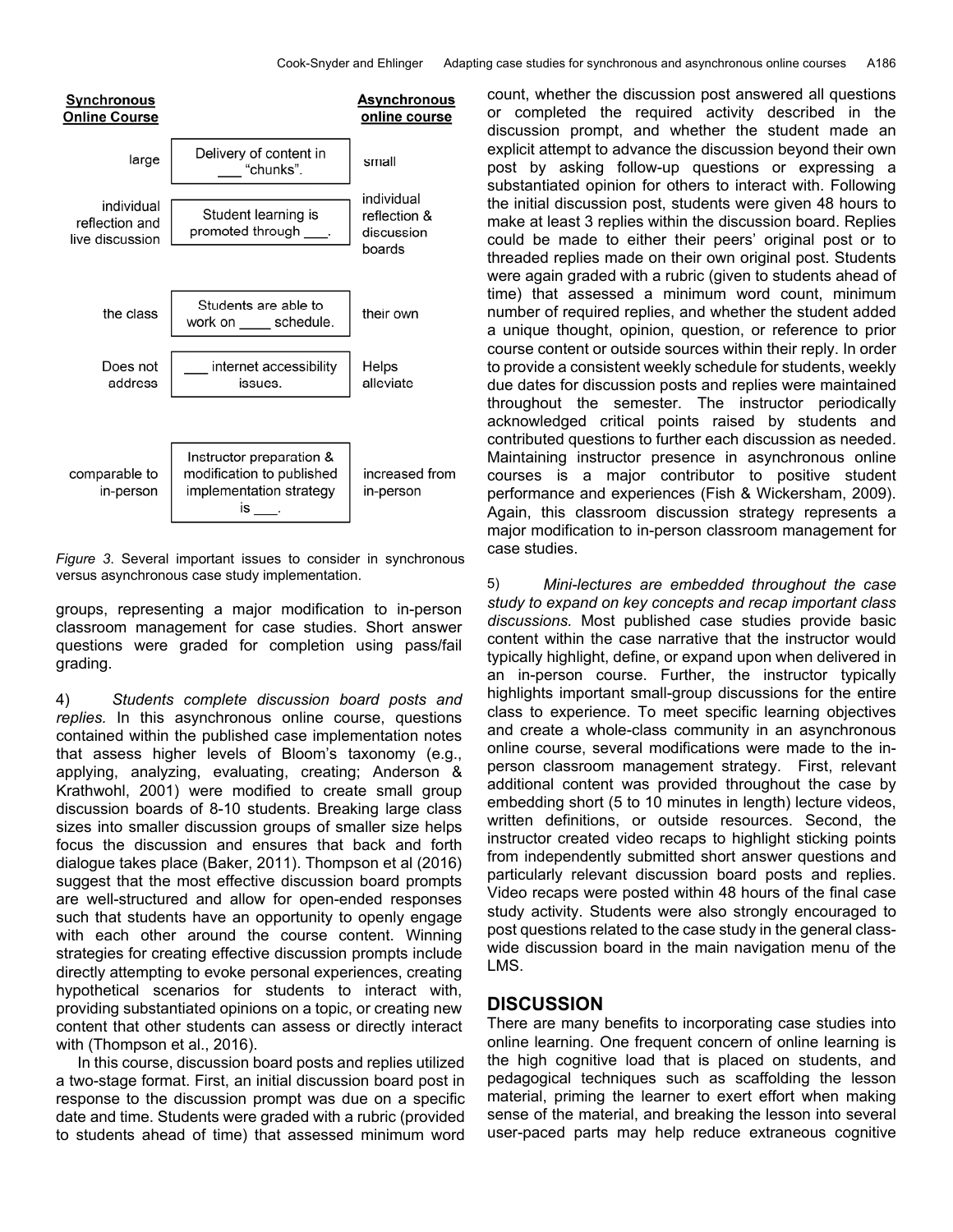processing (Mayer, 2019). Importantly, the modular and sequential nature of content delivery of the case study method incorporates all of these techniques, and is likely to reduce cognitive load that often exists in online courses. Second, building community through student-student and student-instructor discussions is just as important online as it is in-person, as it contributes to positive student performance and experiences (Fish & Wickersham, 2009; Tucker, 2020). As demonstrated in the above implementation strategies, using case studies in online courses not only provides interesting and applicable course content, but also provides an excellent mechanism for keeping students engaged with the course material, each other, and the instructor in an online learning environment.

 There are several important benefits and weaknesses when comparing synchronous to asynchronous case studies in online courses (Figure 3). For example, benefits of an asynchronous online model include a greater ability to deliver case content in smaller units, allowing students to work on their own schedule, and alleviation of internet accessibility issues. The asynchronous model, however, requires substantial knowledge of optimal use of discussion boards for student interaction (for review, see Thompson, 2006; Baker, 2011) and a careful consideration of which specific discussion questions to turn into discussion board prompts. Our experience suggests that too many discussion board prompts result in substantial student fatigue, and that the alignment of the discussion board prompts to course learning objectives is more important than the total number of prompts. In contrast, synchronous online courses do not require knowledge of optimal discussion board prompts, as live discussion methods can be largely recreated online. Asynchronous courses, however, do not allow students to fully work on their own schedules, or alleviate internet accessibility issues.

 The presented case study management strategies, for both synchronous and asynchronous online courses, have been successfully implemented for small to medium class sizes between 20 and 45 students. A key concern of implementing case studies in larger classes is the increased classroom management and grading time required. In case studies in synchronous online courses, these concerns were mitigated by allowing students to complete their original responses at home followed by peer-editing and submission of final responses as a small group activity with pass/fail grading. For larger classes, the number or size of the smallgroup breakout rooms can be increased while maintaining peer editing for efficient classroom management, and pass/fail grading. The asynchronous online courses also used pass/fail grading of short answer questions to minimize grading time, and used weekly follow-up videos from the instructor to address common misconceptions more efficiently for the whole class. We believe these strategies, plus increasing the size of discussion board groups to accommodate more students, would be effective in larger asynchronous classes. Importantly, cases have been used successfully in large classes (150-350 students; Nagel & Nicholas, 2017), and we believe the classroom

management and grading structure for online courses described here can build upon previously established models for large class case-based instruction.

 In summary, case studies are an effective active learning method to engage students in undergraduate neuroscience courses delivered in-person or through synchronous and asynchronous online formats. Case studies can be adapted for online delivery while still achieving the same learning outcomes expected through in-person course delivery, while also leveraging potential benefits that exist in online learning. We strongly encourage instructors to explore and adapt published case studies found in JUNE, NCCSTS, and other educational sources for online course structures in undergraduate neuroscience.

#### **REFERENCES**

- Anderson LW, Krathwohl DR (2001) A Taxonomy 0f Learning, Teaching, and Assessing: A Revision of Bloom's Taxonomy of Educational Objectives. New York, NY: Longman.
- Baker DL (2011) Designing and orchestrating online discussions. MERLOT J Online Learn Teaching 7(3):401-411.
- Bolognese J, Coronel M, Intorre A, Stephens PJ (2005) The Soccer Mom: A Case Study on the Nervous System. National Center for Case Study Teaching in Science, April 19 2005. Available at https://sciencecases.lib.buffalo.edu/collection/detail.html?case\_ id=325&id=325.
- Brame C (2013) Flipping the classroom. Nashville, TN: Vanderbilt University Center for Teaching. Available at http://cft.vanderbilt.edu/guides-sub-pages/flipping-theclassroom/.
- Brielmaier J (2016) The woman born without a cerebellum: A Reallife case adapted for use in an undergraduate developmental and systems neuroscience course. J Undergrad Neurosci Educ 15(1):C1-C3.
- Brooke SL (2006) Using the case method to teach online classes: promoting Socratic dialogue and critical thinking skills. IJTLHE 18(2):142-149.
- Bruff D (2020) Active learning in hybrid and physically distanced classrooms. Center for Teaching, June 11. Nashville, TN: Vanderbilt University Center for Teaching. https://cft.vanderbilt.edu/2020/06/active-learning-in-hybrid-andsocially-distanced-classrooms/.
- Carrick FR, Abdulrahman M, Hankir A, Zayaruzny M, Najem K, Lungchukiet P, Edwards RA (2017) Randomized controlled study of a remote flipped classroom neuro-otology curriculum. Front Neurol. 8:349.
- Cook-Snyder DR (2017) Using case studies to promote student engagement in primary literature data analysis and evaluation. J Undergrad Neurosci Educ 16(1):C1-C6.
- DeMarco S, Woods C, Stephens PJ (2005) Taking It on the Chin: A Case Study on the Nervous System. National Center for Case Study Teaching in Science, May 16. Buffalo, NY: University of Buffalo. at a control and Available at a control at a control at a control at a control at a control at a control at a control at a control at a control at a control at a control at a control at a control at a control at a https://sciencecases.lib.buffalo.edu/collection/detail.html?case\_ id=350&id=350.
- Dunlap JC, Sobel D, Sands DI (2007) Supporting students cognitive processing in online courses: Designing for deep and meaningful student-to-content interactions. TechTrends 51(4):20-31.
- Dykman CA, Davis CK (2008) Online education forum: Part two teaching online versus teaching conventionally. J Inf Syst Edu 19(2):157-164.
- Fish WW, Wickersham LE (2009) Best practices for online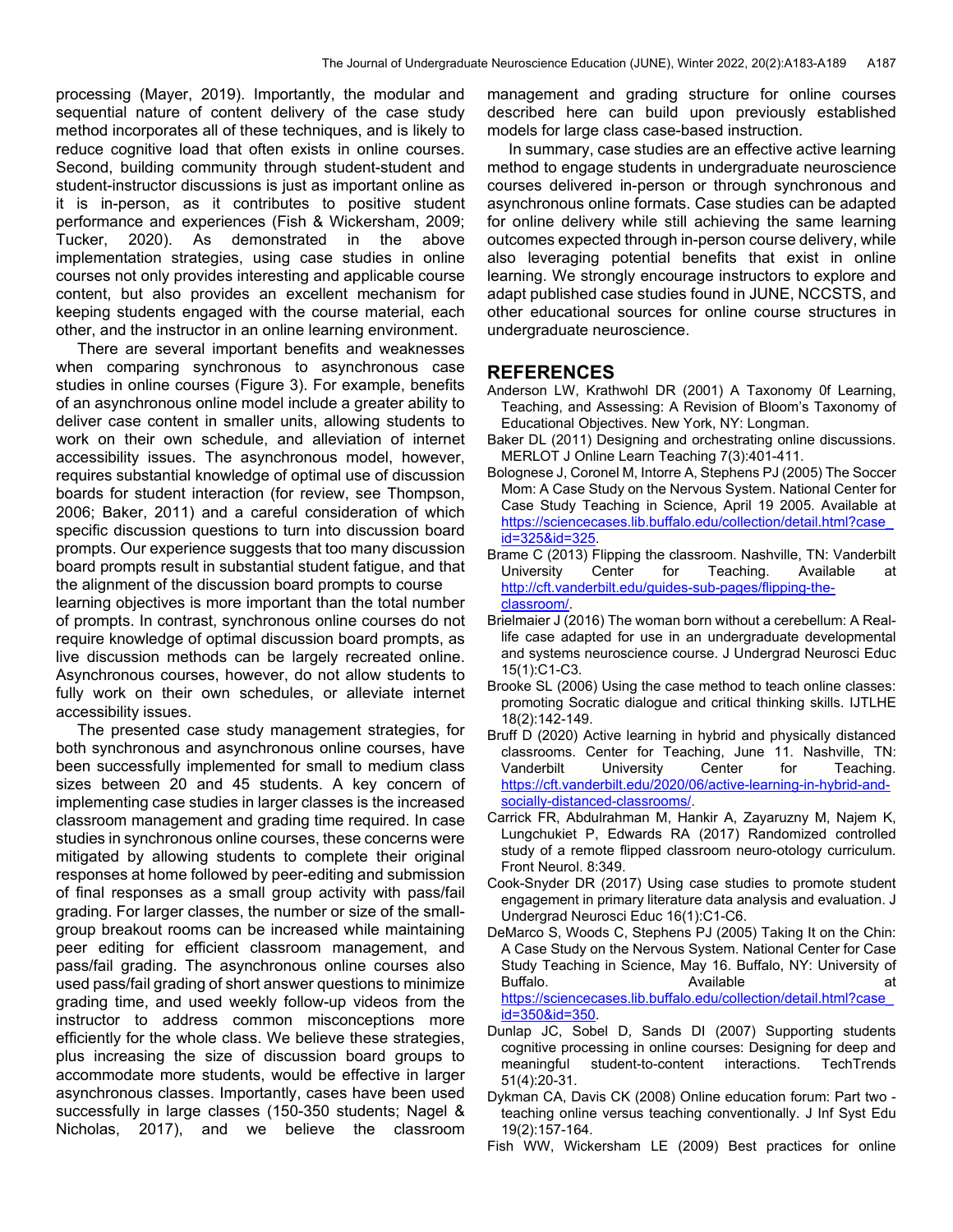instructors: reminders. Q Rev Distance Educ, 10(3):279-284.

- Handelsman J, Ebert-May D, Beichner R, Bruns P, Chang A, DeHaan R, Gentile J, Lauffer S, Stewart J, Tilghman SM, Wood WB (2004) Scientific teaching. Science 304:521-522.
- Herreid CF, Schiller NA, Herreid KF (2012) Science Stories: Using Case Studies to Teach Critical Thinking. Arlington, VA: NSTA Press.
- Hoffer ER (2020) Case-based teaching: using stories for engagement and inclusion. IJonSES 2(2):75-80.
- Kandel ER, Schwartz JH, Jessell TM, Siegelbaum SA, Hudspeth AJ (2013) Principles of neural science. 5th edition. New York, NY: McGraw Hill Medical.
- Kerchner M, Hardwick JC, Thornton JE (2012) Identifying and using 'core competencies' to help design and assess undergraduate neuroscience curricula. J Undergrad Neurosci Educ 11(1):A27-A37.
- Lee S-H, Lee J, Liu X, Bonk CJ, Magjuka RJ. (2009). A review of case-based learning practices in an online MBA program: A program-level case study. Educational Technology & Society 12(3):178–190.
- Lemons ML (2017) Locate the lesion: a project-based learning case that stimulates comprehension and application of neuroanatomy. J Undergrad Neurosci Educ 15(2):C7-C10.
- Madern AL, Hood MD, Paul JC, Stephen PJ (2012) I've Fallen Over and I Can't Get Up. National Center for Case Study Teaching in Science, January 5. Buffalo, NY: University of Buffalo. Available at

https://sciencecases.lib.buffalo.edu/collection/detail.html?case\_ id=623&id=623.

- Mayer (2019) Thirty years of research on online learning. Appl Cogn Psychol 33(2):152-159.
- Mazur E (2009) Farewell, lecture? Science 323(5910):50-51.
- McLaughlin JE, Griffin LM, Esserman DA, Davidson CA, Glatt DM, Roth MT, Gharkholonarehe N, Mumper RJ (2013) Pharmacy student engagement, performance, and perception in a flipped satellite classroom. Am J Pharm Educ 77(9):196.
- Millas NE, Musey N, Duwan E, Stephens PJ (2014) Lee Family Problems: The Yin and Yang of Membrane Physiology. National Center for Case Study Teaching in Science, December 12. Buffalo, NY: University of Buffalo. Available at https://sciencecases.lib.buffalo.edu/collection/detail.html?case\_ id=755&id=755.
- Mitrano DA (2019) Two scientists share Nobel Prize for the first time! A case study developed for exploring the history of neuroanatomy. J Undergrad Neurosci Educ 17(2):C1-C5.
- Nagel A, Nicholas A (2017) Drugs and the brain: Case-based instruction for an undergraduate neuropharmacology course. J Undergrad Neurosci Educ 15(2):C11-C14.
- National Center for Case Study Teaching in Science (NCCSTS) (2021) Case Types & Methods. Buffalo, NY: University of Buffalo. Available at https://sciencecases.lib.buffalo.edu/collection/types.html.
- Ogilvie JM (2019) The mysterious case of Patient X: a case study for neuroscience students. J Undergrad Neurosci Educ 18(1):C1-C4.
- Ogilvie JM, Ribbens E (2016) Professor Eric can't see: a projectbased learning case for neurobiology students. J Undergrad Neurosci Educ 15(1):C4-C6.
- Prud'homme-Généreux A (2016) Writing a journal case study. J Coll Sci Teach 45(6):65-70.
- Reinholz DL, Stone-Johnstone A, White I, Sianez LM Jr, Shah N (2020) A Pandemic crash course: Learning to teach equitably in synchronous online classes. CBE Life Sci Educ. 19(4):ar60.
- Roesch LA, Frenzel K (2016) Nora's Medulla: A Problem-Based Learning Case for Neuroscience Fundamentals. J Undergrad

Neurosci Educ. 14(2):C1-3.

- Rollag K (2010) Teaching Business Cases Online Through Discussion Boards: Strategies and Best Practices. Journal of Management Education 34(4) 499–526.
- Rollins L (2020) Meningitis in college students: using a case study to expose introductory neuroscience students to primary scientific literature and applications of neuroscience. J Undergrad Neurosci Educ 18(2):C8-C1.
- Sawyer NT, Frenzel KE (2018) Epilepsy and the Action Potential: Using Case Based Instruction and Primary Literature in a Neurobiology Course. J Undergrad Neurosci Educ. 16(2):C7- C10.
- Schiano B, Anderson E (2014) Teaching with Cases: A Practical Guide. Boston, MA: Harvard Business Review Press.
- Tang T, Abuhmaid AM, Olaimat M, Oudat DM, Aldhaeebi M, Bamanger E (2020) Efficiency of flipped classroom with onlinebased teaching under COVID-19. Interactive Learning Environments, September. doi: 10.1080/10494820.2020.1817761
- Thistlethwaite JE, Davies D, Ekeocha S, Kidd JM, MacDougall C, Matthews P, Purkis J, Clay D (2012) The effectiveness of casebased learning in health professional education. A BEME systematic review: BEME Guide No. 23. Med Teach. 34(6):e421- 44. doi: 10.3109/0142159X.2012.680939.
- Thompson JT (2006). Best practices in asynchronous online course discussions. J Coll Teach Learning 3(7):19-30.
- Thompson K, deNoyelles A, Chen B, Futch L (2016) Create effective discussion prompts. In: Teaching Online Pedagogical Repository (Chen, B, deNoyelles A Thompson K, eds). Orlando, FL: University of Central Florida Center for Distributed Learning. Available at https://topr.online.ucf.edu/discussion-prompts/.
- Timson BF, Zimmerman SD (2006) Why Does Grandpa Ignore Grandma? A Case Study in Hearing Loss. National Center for Case Study Teaching in Science, January 13. Buffalo, NY: University of Buffalo. Available at https://sciencecases.lib.buffalo.edu/collection/detail.html?case\_ id=244&id=244.
- Tucker C (2020) Successfully taking offline classes online. A New Reality: Getting Remote Learning Right. Association for Supervision and Curriculum Development, July 1. Available at http://teach.isb.bj.edu.cn/drivera/wpcontent/uploads/sites/202/2020/08/f9c22410c300847751979ca 33754424d.pdf.pdf.
- Watson TD (2019) 'Without a key': a classroom case study. J Undergrad Neurosci Educ 18(1):C5-C7.
- Wiertelak EP, Frenzel KE, Roesch LA (2016) Case studies and neuroscience education: Tools for effective teaching. J Undergrad Neurosci Educ 14(2):E13-E14.
- Zsohar H, Smith JA (2008) Transition from the classroom to the web: Successful strategies for teaching online. Nurs Educ Perspect 29(1): 23-28.
- Zhu X, Shui H, & Chen, B. (2020) A Scaffolding Framework for Social Annotation in Online Classes. EdArXiv Preprints. Available at from: https://doi.org/10.35542/osf.io/zk4vj.

Received January 14, 2020; revised March 8, 2021; accepted March 25, 2021.

This work was supported by the Neuroscience Case Network (NeuroCaseNet; NSF-RCN-UBE Grant #1624104). The authors thank the students in Neuroscience 3950 and Neuroscience 4100 at Carthage College, and Neuroscience 111, Neuroscience 358, and Psychology 350 at University of Wisconsin-River Falls, for their participation. The authors also thank Drs. Katharine Cammack, Kristen Frenzel, and Pat Marsteller for editing the manuscript.